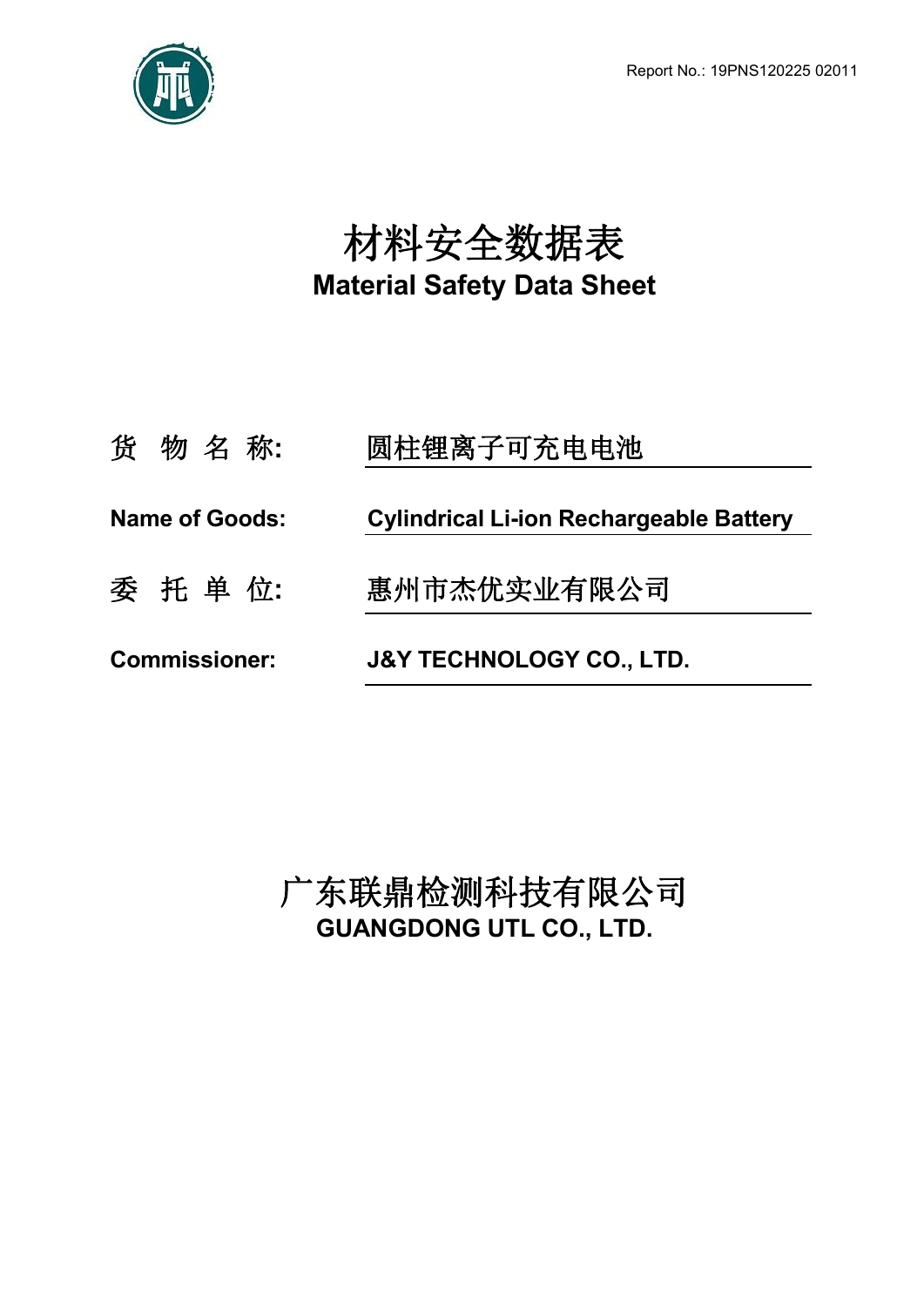## 材料安全数据表 **Material Safety Data Sheet**

| 1. Identification of the product and supplier (产品和厂商信息) |                                                                                                           |                                                                     |  |  |
|---------------------------------------------------------|-----------------------------------------------------------------------------------------------------------|---------------------------------------------------------------------|--|--|
| 样品名称<br>Name of goods                                   | 圆柱锂离子可充电电池<br>Cylindrical Li-ion Rechargeable Battery                                                     |                                                                     |  |  |
| 样品型号<br><b>Type/Model</b>                               | 18650 5200mAh                                                                                             |                                                                     |  |  |
| 规格<br>Rating                                            | 11.1V, 5200mAh, 57.72Wh                                                                                   |                                                                     |  |  |
| 委托单位<br><b>Commissioned by</b>                          | 惠州市杰优实业有限公司<br>J&Y TECHNOLOGY CO., LTD.                                                                   |                                                                     |  |  |
| 委托单位地址<br><b>Commissioner address</b>                   | 惠州市惠阳区新圩镇产径村横岗岭<br>Guangdong, China                                                                       | Henggangling, Chanjing, Xinxu Town, Huiyang District, Huizhou City, |  |  |
| 生产厂<br><b>Manufacturer's name</b>                       | 惠州市杰优实业有限公司<br>J&Y TECHNOLOGY CO., LTD.                                                                   |                                                                     |  |  |
| 生产厂地址<br><b>Manufacturer address</b>                    | 惠州市惠阳区新圩镇产径村横岗岭<br>Guangdong, China                                                                       | Henggangling, Chanjing, Xinxu Town, Huiyang District, Huizhou City, |  |  |
| 鉴定依据<br>Inspection according to                         | EEC Directive 93/112/EC<br>联合国《关于危险品货物运输的建议书》<br>UN "Recommendations on the TRANSPORT OF DANGEROUS GOODS" |                                                                     |  |  |
| 紧急联系电话<br><b>Emergency telephone call</b>               | +86-752-3335961                                                                                           |                                                                     |  |  |
| 接样日期 / Receiving date: 2020-01-01                       |                                                                                                           | 签发日期 / Date of issue: 2020-01-03                                    |  |  |
|                                                         |                                                                                                           |                                                                     |  |  |

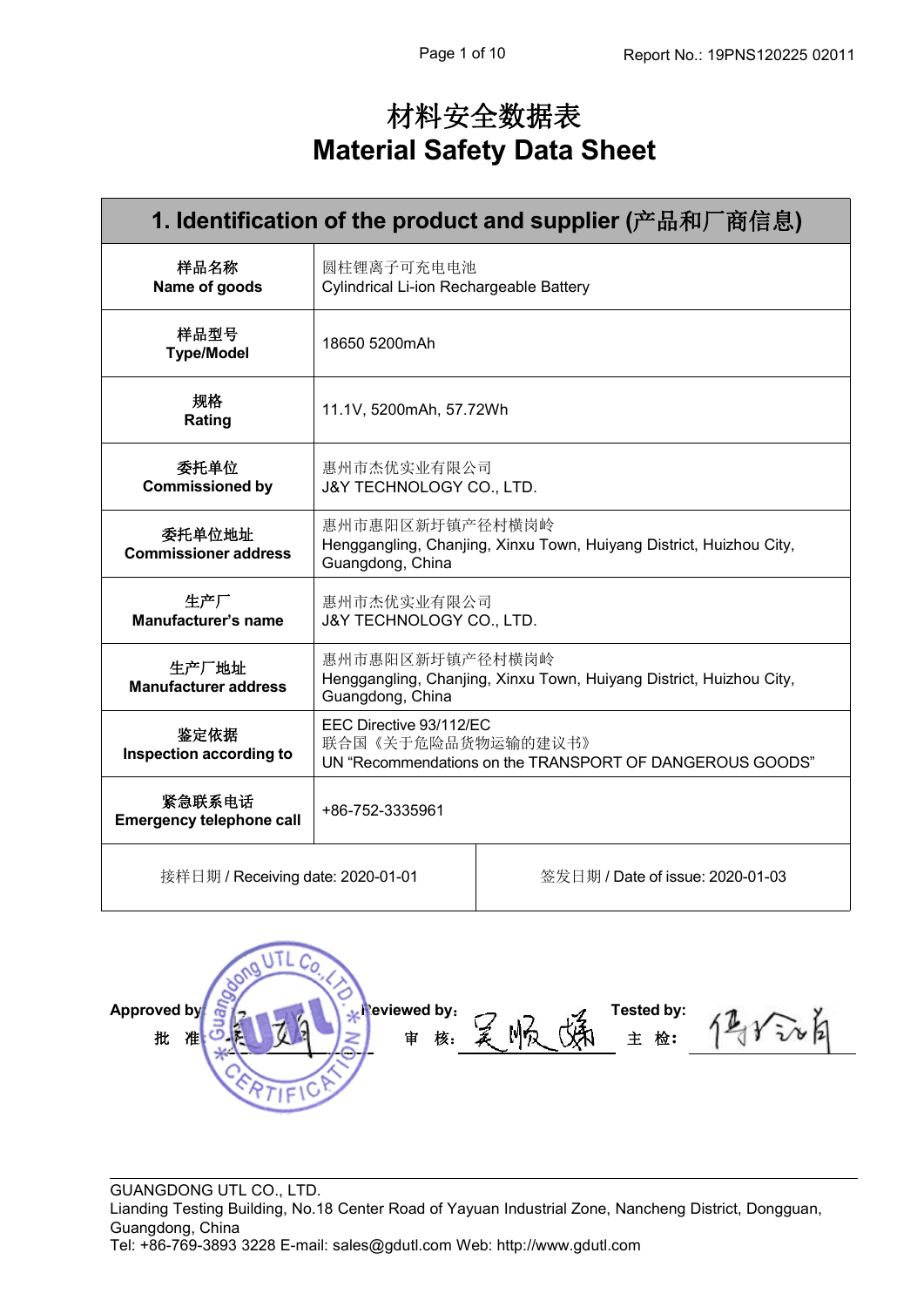| 2. Composition Information (成分/组成信息)            |                                |                        |                            |
|-------------------------------------------------|--------------------------------|------------------------|----------------------------|
| 化学成分<br><b>Chemical Composition</b>             | 化学式<br><b>Chemical Formula</b> | 重量百分比<br>Weight $(\%)$ | CAS编号<br><b>CAS Number</b> |
| 镍钴锰酸锂/ Cobalt Lithium<br>Manganese Nickel Oxide | LiNixCoyMn1-x-yO <sub>2</sub>  | $25 - 30$              | 12190-79-3                 |
| 石墨/ Graphite                                    | $C_{24}X_{12}$                 | $15 - 20$              | 7782-42-5                  |
| 聚偏氟乙烯/ Polyvinylidene<br>Fluoride (PVDF)        | $(C_2H_2F_2)n$                 | $0.5 - 2$              | 24937-79-9                 |
| 铜/ Copper                                       | Cu                             | $5 - 10$               | 7440-50-8                  |
| 铝/ Aluminium                                    | Al                             | $5 - 10$               | 7429-90-5                  |
| 六氟磷酸锂/ Lithium<br>Hexafluorophosphate           | $L$ iPF $_6$                   | $10 - 15$              | 21324-40-3                 |
| 聚乙烯/ Polyethylene                               | $(C_2H_4)n$                    | $0.5 - 1$              | 9002-88-4                  |
| 镍/ Nickel                                       | Ni                             | $5 - 10$               | 7440-02-0                  |
| 铁/ Iron                                         | Fe                             | $15 - 20$              | 7439-89-6                  |

| 3. Hazards Identification (危险性概述)                                                                                                                                            |                                                                  |  |  |
|------------------------------------------------------------------------------------------------------------------------------------------------------------------------------|------------------------------------------------------------------|--|--|
| 爆炸危险性                                                                                                                                                                        | 该物品不属于爆炸危险品                                                      |  |  |
| Explosive risk                                                                                                                                                               | This article does not belong to the explosion dangerous goods    |  |  |
| 易燃危险性                                                                                                                                                                        | 该物品不属于易燃危险品                                                      |  |  |
| Flammable risk                                                                                                                                                               | This article does not belong to the flammable material           |  |  |
| 氧化危险性                                                                                                                                                                        | 该物品不属于氧化危险品                                                      |  |  |
| Oxidation risk                                                                                                                                                               | This article does not belong to the oxidation of dangerous goods |  |  |
| 毒害危险性                                                                                                                                                                        | 该物品不属于毒害危险品                                                      |  |  |
| <b>Toxic risk</b>                                                                                                                                                            | This article does not belong to the toxic dangerous goods        |  |  |
| 放射危险性                                                                                                                                                                        | 该物品不属于放射危险品                                                      |  |  |
| Radioactive risk                                                                                                                                                             | This article does not belong to the radiation of dangerous goods |  |  |
| 该物品不属于腐蚀危险品<br>腐蚀危险性<br>Mordant risk<br>This article does not belong to the corrosion of dangerous goods                                                                     |                                                                  |  |  |
| 该电池瓦时率为57.72Wh, 属于锂离子电池(包括锂离子聚合物电池)<br>其他危险性<br>Watt hour rate 57.72Wh, which belong to the Lithium ion batteries<br>other risk<br>(including lithium ion polymer batteries) |                                                                  |  |  |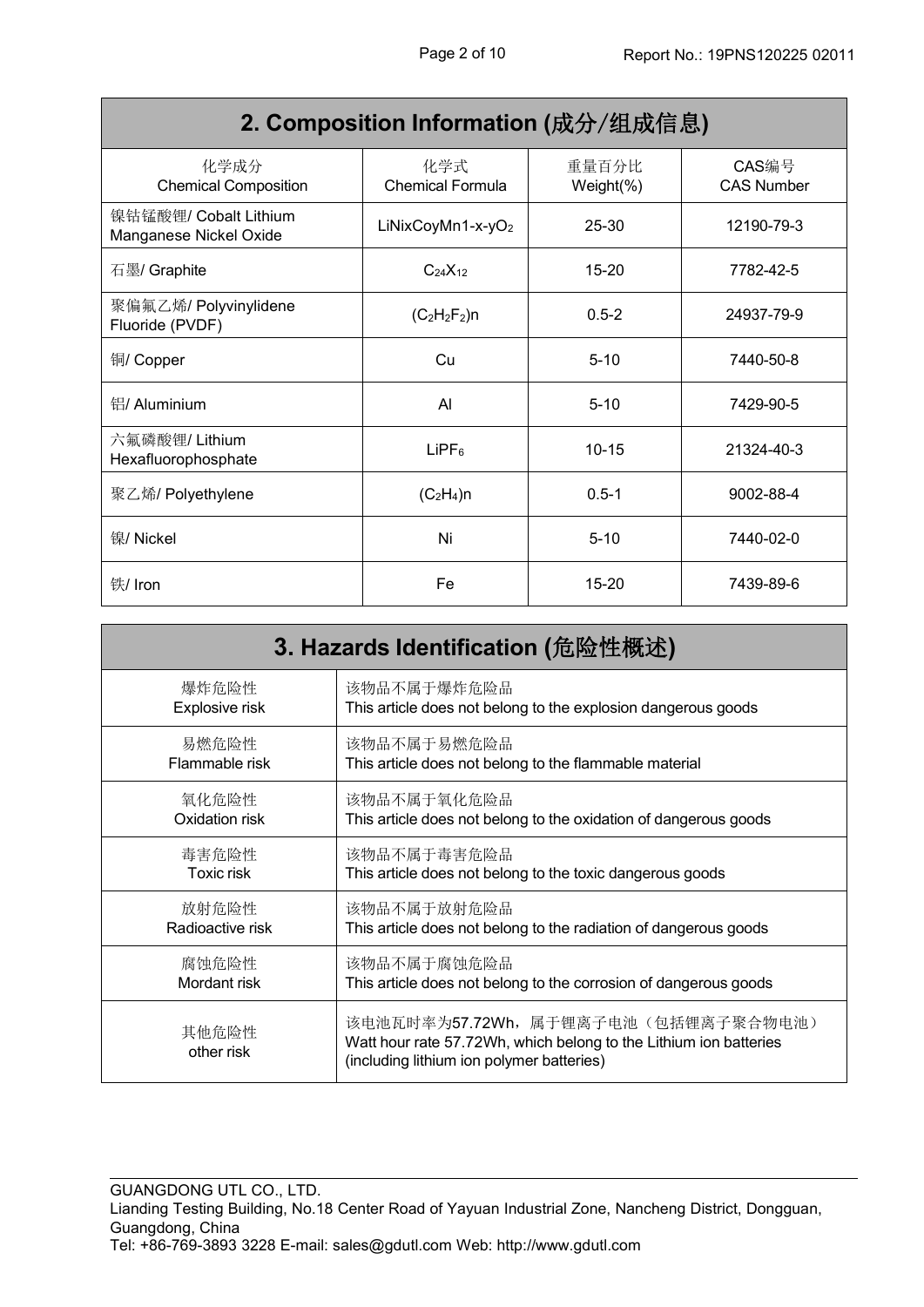### **4. First aid measures (**急救措施**)**

### 眼睛:

万一接触,立即用大量的清水冲洗至少15 分钟,翻起上下眼睑,直到化学的残留物消失为止,迅速就医.

### **Eye**

Flush eyes with plenty of water for at least 15 minutes, occasionally lifting the upper and lower eyelids. Get medical aid.

### **皮肤: インファン** しょうしょう しょうしょう

万一接触,用大量水冲洗至少15 分钟,同时除去污染的衣物和鞋子,迅速就医。

#### **Skin**

Remove contaminated clothes and rinse skin with plenty of water or shower for 15 minutes. Get medical aid.

### 吸入:

立即从暴露处移至空气清新处,如果呼吸困难给予输氧,立即就医。

### **Inhalation**

Remove from exposure and move to fresh air immediately. Use oxygen if available.

### 食入:

引用两杯牛奶或水。如果当事人仍然清晰可以采取催吐的方法,并且立即就医。

### **Ingestion**

Give at least 2 glasses of milk or water. Induce vomiting unless patient is unconscious. Call a physician.

### **5. Fire-fighting measures (**消防措施**)**

燃点:不适用 **Flash Point: N/A.** 自燃温度:不适用 **Auto-Ignition Temperature: N/A.** 灭火介质: 大量水(降温), 二氧化碳 **Extinguishing Media: Water, CO2.** 特殊灭火程序: 自给式呼吸器 **Special Fire-Fighting Procedures:** Self-contained breathing apparatus. 异常火灾或爆炸:当电芯暴露于过热的环境中时,安全阀可能会打开。 **Unusual Fire and Explosion Hazards:** Cell may vent when subjected to excessive heat-exposing battery contents.燃烧产生的危险物品:一氧化碳,二氧化碳,锂氧化物烟气

**Hazardous Combustion Products:** Carbon monoxide, carbon dioxide, lithium oxide fumes.

### **6. Accidental release measures (**泄漏应急处理**)**

### 为防止电池材料泄露或释放采取的措施

如果电池内部材料泄露,试验人员应立刻撤离试验区直到烟气消散。将通风设备打开吹散危险性气体。用抹布 擦净试验区,清除溢出的液体,将泄露电池放进塑料袋中,然后放进钢制容器。避免皮肤和眼睛接触或吸入有 害气体。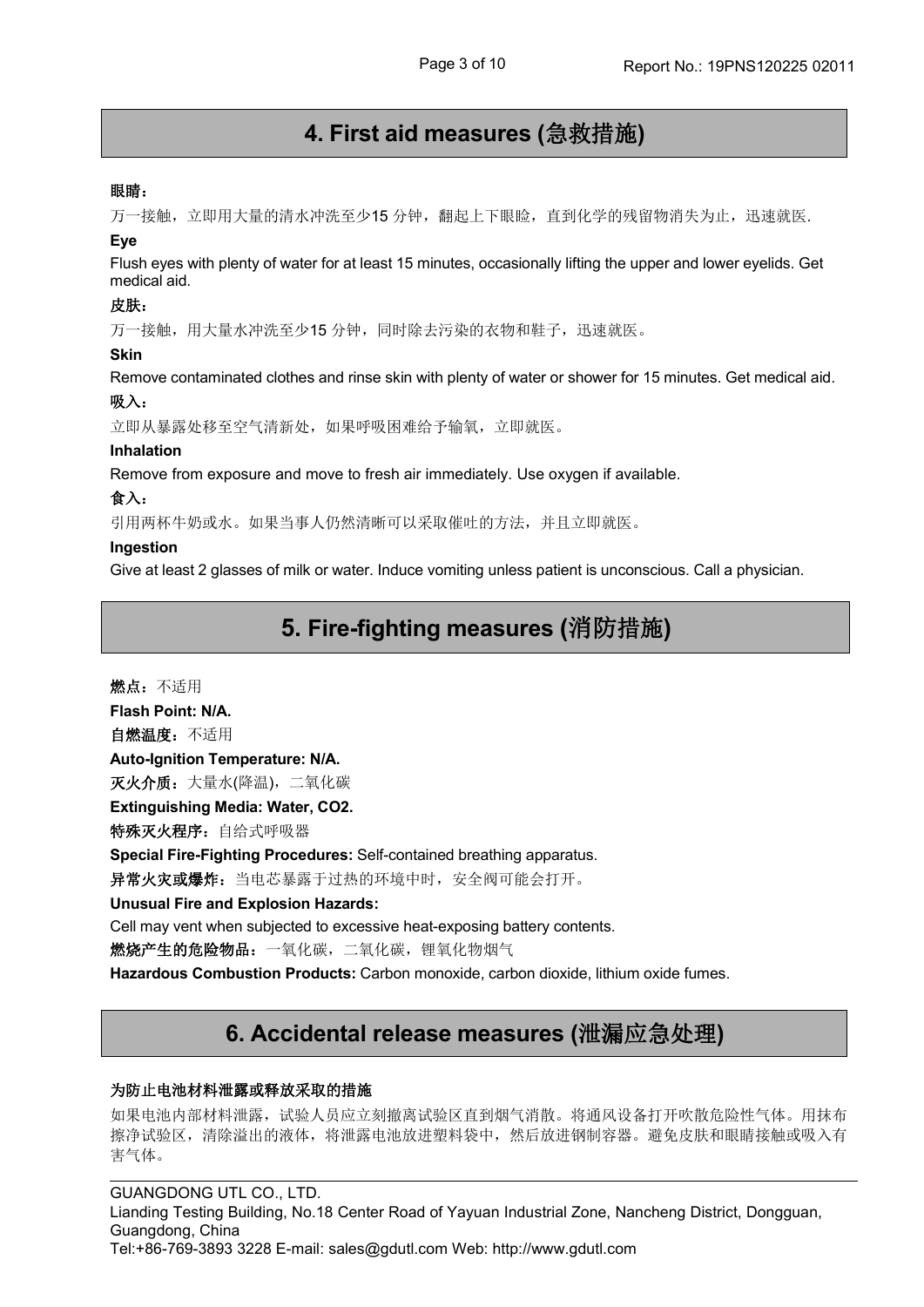### **Steps to be Taken in case Material is Released or Spilled**

If the battery material is released, remove personnel from area until fumes dissipate. Provide maximum ventilation to clear out hazardous gases. Wipe it up with a cloth, and dispose of it in a plastic bag and put into a steel can. The preferred response is to leave the area and allow the battery to cool and vapors to dissipate. Provide maximum ventilation. Avoid skin and eye contact or inhalation of vapors. Remove spilled liquid with absorbent and incinerate.

### 废弃物处置方法

建议将电池完全放电,消耗电池内部的锂金属,并且深埋于土壤中。

#### **Waste Disposal Method**

It is recommended to discharge the battery to the end, to use up the metal lithium inside the battery, and to bury the discharged battery in soil.

### **7. Handling and storage (**操作处置和储存**)**

禁止打开、毁坏或焚烧电池,因为电池有可能在这些处理过程中发生爆炸、破裂或泄露等事故。

禁止将电池短路、过充、强制放电或扔入火中。禁止挤压刺穿电池或将电池浸入溶液中。

The battery should not be opened, destroyed or incinerate, since they may leak or rupture and release to the environment the ingredients that they contain in the hermetically sealed container.

Do not short circuit terminals, or over charge the battery, forced over-discharge, throw to fire.

Do not crush or puncture the battery, or immerse in liquids.

#### 操作处置和储存中的防范措施

禁止物理或电滥用,禁止高温储存,最好将电池储存在阴凉、干燥、通风及温度变化较小的环境中。

禁止将电池接触加热设备或将电池直接暴露与阳光中。

#### **Precautions to be taken in handling and storing**

Avoid mechanical or electrical abuse. Storage preferably in cool, dry and ventilated area, which issubject to little temperature change. Storage at high temperatures should be avoided. Do not place the battery near heating equipment, nor expose to direct sunlight for long periods.

### 其他要注意的防范措施

拆解、挤压、直接放入火中或高温条件下,电池可能发生爆炸和燃烧。禁止短接或将电池正负极错误的安装在 设备中。

#### **Other Precautions**

The battery may explode or cause burns, if disassembled, crushed or exposed to fire or high temperatures. Do not short or install with incorrect polarity.

### **8. Exposure controls/personal protection (**接触控制**/**个人保护**)**

#### 呼吸防护

当电池排气阀打开时,应尽量使通风设备开至最大,避免将打开排气阀的电芯局限在某一狭窄空间内。正常操 作条件下,呼吸保护是不必要的。

#### **Respiratory Protection**

In case of battery venting, provide as much ventilation as possible. Avoid confined areas with venting cell cores. Respiratory Protection is not necessary under conditions of normal use.

### 通风条件

正常使用条件下不需要。

#### **Ventilation**

Not necessary under conditions of normal use.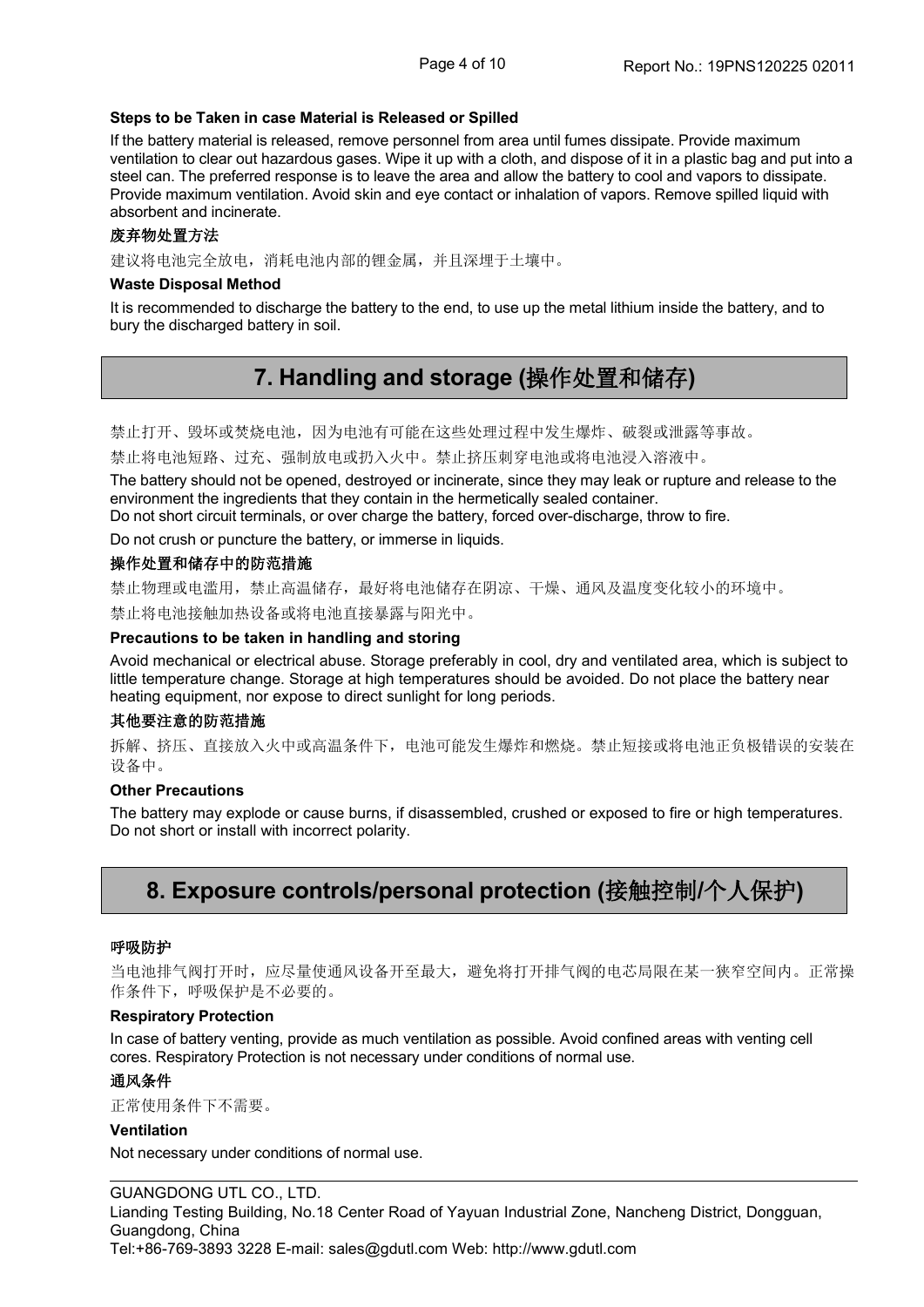防护手套 正常使用条件下不需要。

Not necessary under conditions of normal use.

### 其他防护服或设备

**Protective Gloves**

正常使用条件下不需要。

**Other Protective Clothing or Equipment**

Not necessary under conditions of normal use.

### 电池开阀试验时应做好个人防护

呼吸防护,防护手套,防护服装和有护边的安全玻璃罩都是要准备的。

### **Personal Protection isrecommended for venting battery**

Respiratory Protection, Protective Gloves, Protective Clothing and safety glass with side shields.

### **9. Physical and chemical properties (**物理和化学特性**)**

外观**:** 方形 **Appearance:** Prismatic shape 报告编号: 19PNS120225 02001 **Ref. No.:** 19PNS120225 02001 气味:泄漏时,有醚的气味。 **Odour:** If leaking, smells of medical ether. 酸碱度: 不适用。 **pH:** Not applicable as supplied. 燃点: 除单个电芯暴露试验外其他不适用。 **Flash Point:** Not applicable unless individual components exposed.可燃性:除单个电芯暴露试验外其他不适用。 **Flammability:** Not applicable unless individual components exposed.相对密度:除单个电芯暴露试验外其他不适用。 **Relative density:** Not applicable unless individual components exposed. 溶解性(水溶性):除单个电芯暴露试验外其他不适用。 **Solubility (water):** Not applicable unless individual components exposed.溶解性(其他):除单个电芯暴露试验外其他不适用。 **Solubility (other):** Not applicable unless individual components exposed.

### **10. Stability and reactivity (**稳定性和反应活性**)**

稳定性:产品在第7节所述的条件下稳定。

**Stability:** Product is stable under conditions described in Section 7.

应避免的条件:加热70°C以上或焚烧、变形、毁坏、粉碎、拆卸、过充电、短路。

长时间暴露在潮湿的条件下。

**Conditions to avoid:** Heat above 70°C or incinerate. Deform. Mutilate. Crush. Disassemble. Overcharge. Short circuit. Expose over a long period to humid conditions.

应避免的材料:氧化剂,碱,水。

**Materials to avoid:** Oxidising agents, alkalis, water.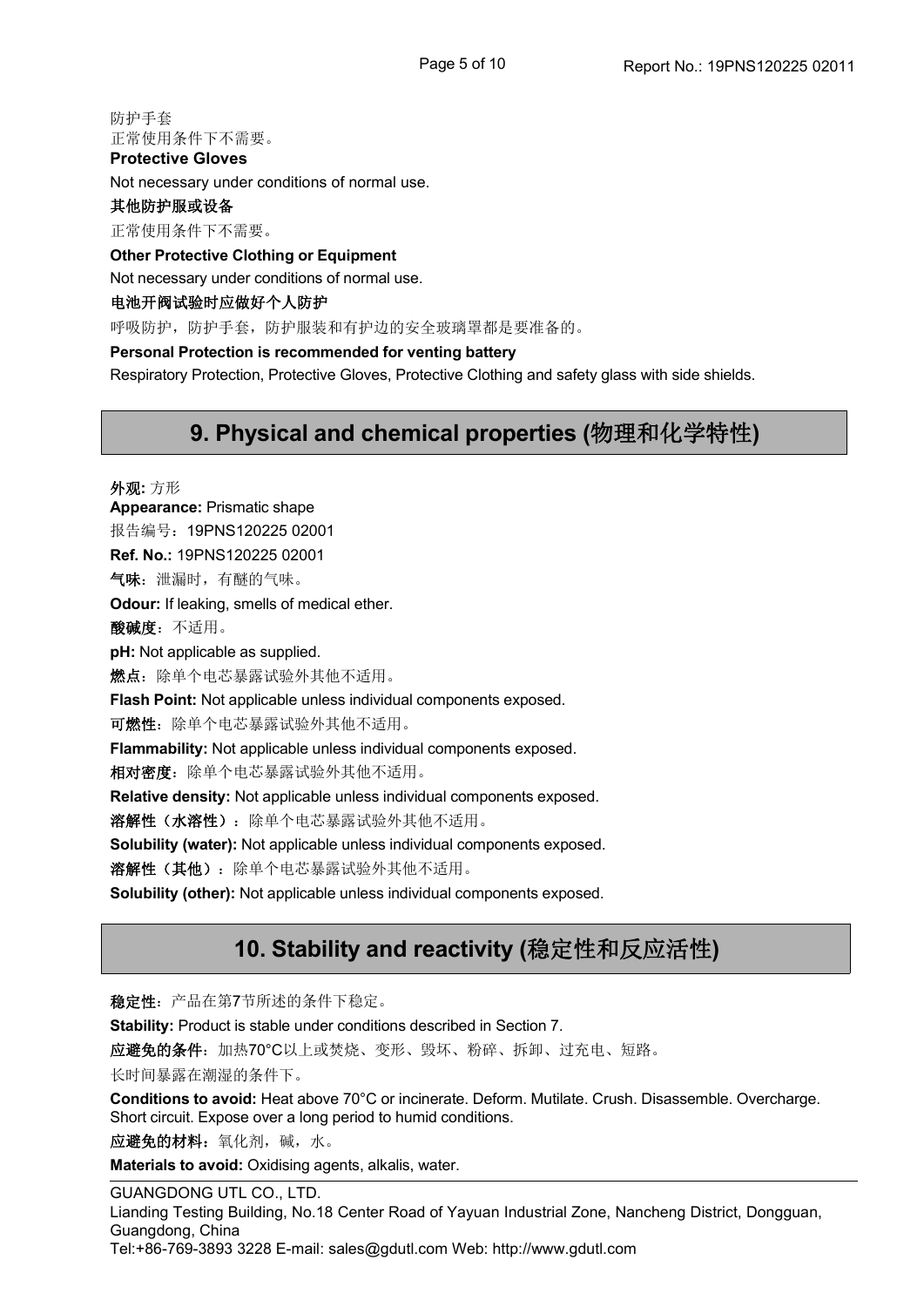危险分解物:有毒烟雾,并可能形成过氧化物。

**Hazardous Decomposition Products:** Toxic Fumes, and may form peroxides.

聚合危害:不适用

### **Hazardous Polymerization: N/A.**

如果发生泄露,避免与强氧化剂,无机酸,强碱,卤代烃接触。

If leaked, forbidden to contact with strong oxidizers, mineral acids, strong alkalies, halogenated hydrocarbons.

### **11. Toxicological information (**毒理性资料**)**

#### 标志及症状:无,除非电池破裂。

**Signs & symptoms: None, unless battery ruptures.**

内部物质暴露的情况下,蒸汽烟雾可能对眼睛和皮肤的刺激性。

In the event of exposure to internal contents, vapour fumes may be very irritating to the eyes and skin.

吸入:对肺有刺激性。

**Inhalation:** Lung irritant.

皮肤接触: 对皮肤刺激性。

**Skin contact:** Skin irritant

眼睛接触:对眼睛有刺激性。

**Eye contact:** Eye irritant

食入:吞下中毒。

**Ingestion:** Poisoning if swallowed

下列情况下健康状况会恶化:万一发生与电池内部材料接触的事故,轻微或严重的刺激,都可能使皮肤出现干 燥和灼烧的感觉,并且损坏靶器官(肝脏,肾脏)的神经。

Medical conditions generally aggravated by exposure: In the event of exposure to internal contents, moderate to server irritation, burning and dryness of the skin may occur, Target organs nerves, liver and kidneys.

### **12. Ecological information (**生态学资料**)**

对哺乳动物的影响:目前未知。 **Mammalian effects:** None known at present. 生态毒性:目前未知。 **Eco-toxicity:** None known at present. 生物体内积累:慢慢地生物降解。 **Bioaccumulation potential:** Slowly Bio-degradable. 环境危害:目前没有已知的环境危害。 **Environmental fate:** None known environmental hazards at present.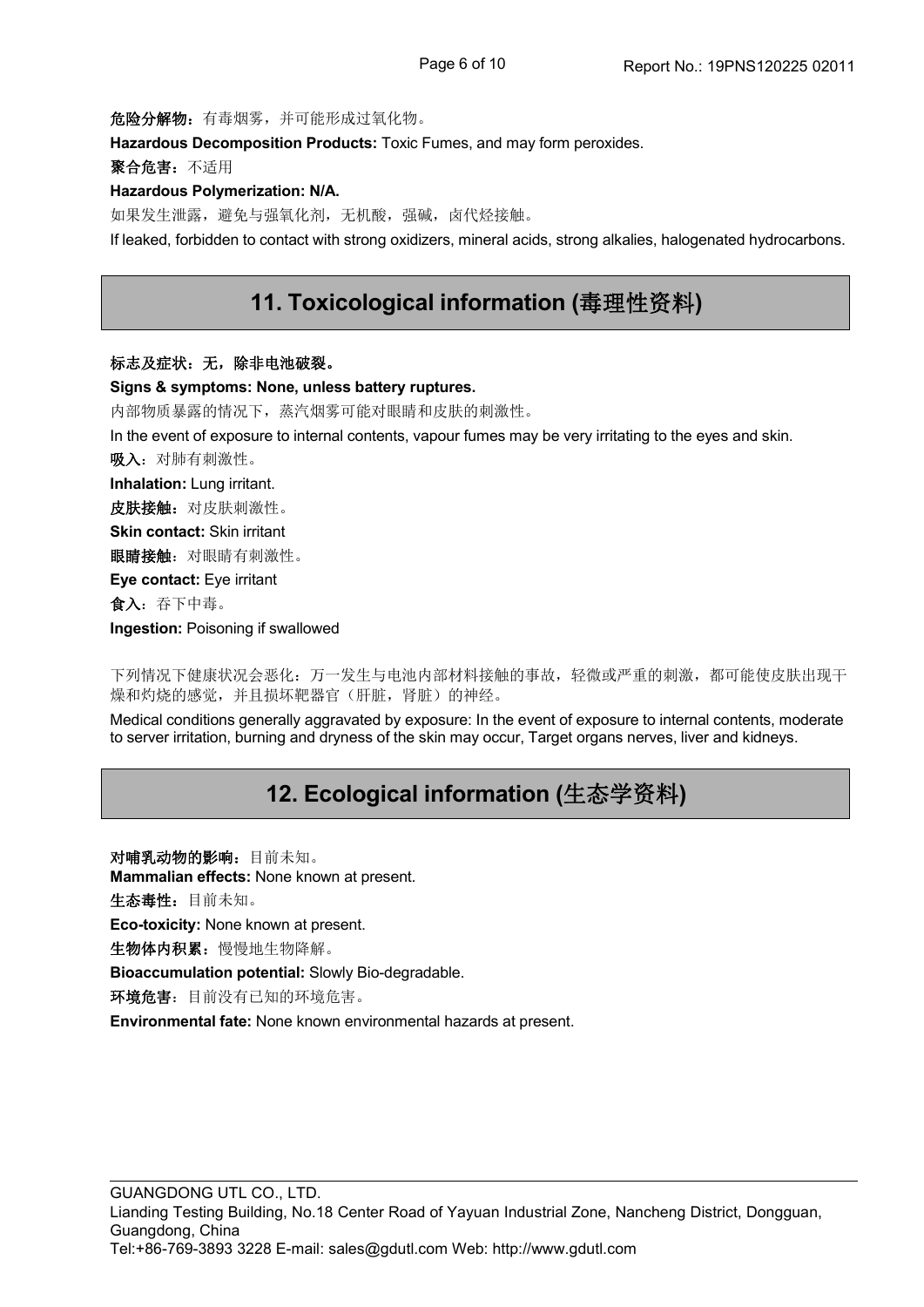### **13. Disposal consideration (**废弃处置**)**

不要焚烧,或使电池温度超过70°C,这种滥用可导致泄漏和/或电池爆炸。按照相应的地方性法规处理。 Do not incinerate, or subject cells to temperature in excess of 70°C, Such abuse can result in loss of seal leakage, and/or cell explosion. Dispose of in accordance with appropriate local regulations.

### **14. Transport information (**运输信息**)**

运输标签: 锂电池操作标签

**Label for conveyance:** Lithium Battery Mark.

**UN**编号:**UN3480** 或 **UN3481**

**UN Number: UN3480 or UN3481**

包装等级:不适用

**Packing Group: N/A.**

**EmS**编号:F-A , S-I

**EmS No: F-A, S-I**

海洋污染物: 无

**Marine pollutant: No**

正确的装运名称: 1) 锂离子电池; 2) 锂离子电池伴随设备包装在一起; 3) 锂离子电池装在设备中(包括锂离子 聚合物电池)。

**Proper Shipping name:**.1) Lithium ion batteries; 2) Lithium ion batteries packed with equipment; 3) Lithium ion batteries contained in equipment. (including Lithium ion polymer batteries)

危险分类: 货物应遵守IATA第61版DGR手册包装说明965-967第II节(或者IB节)规定(2020年版), 和特殊规 定188海运危险货物规则(Amdt. 39-18)2018版,包括通过UN38.3测试手册要求。

**Hazard Classification:** The goods shall be complied with the requirements of Section II (or Section IB) of Packing Instructions 965~967 of 61st DGR Manual of IATA (2020 Edition) and Special Provision188 of IMDG CODE (Amdt. 39-18) 2018 Edition, including the passing of the UN38.3 test.

### **15. Regulation information (**法规信息**)**

### 法律信息

**Law information**

《危险物品规则》

《Dangerous Goods Regulations》

《对危险货物运输的有关规定的建议》

《Recommendations on the Transport of Dangerous Goods Model Regulations》

《国际海运危险货物规则》

《International Maritime Dangerous Goods》

《危险品安全运输技术指令》

《Technical Instructions for the Safe Transport of Dangerous Goods》

《危险货物分类和品名编号》

《Classification and code of dangerous goods》

《职业安全卫生法》

《Occupational Safety and Health Act》(OSHA)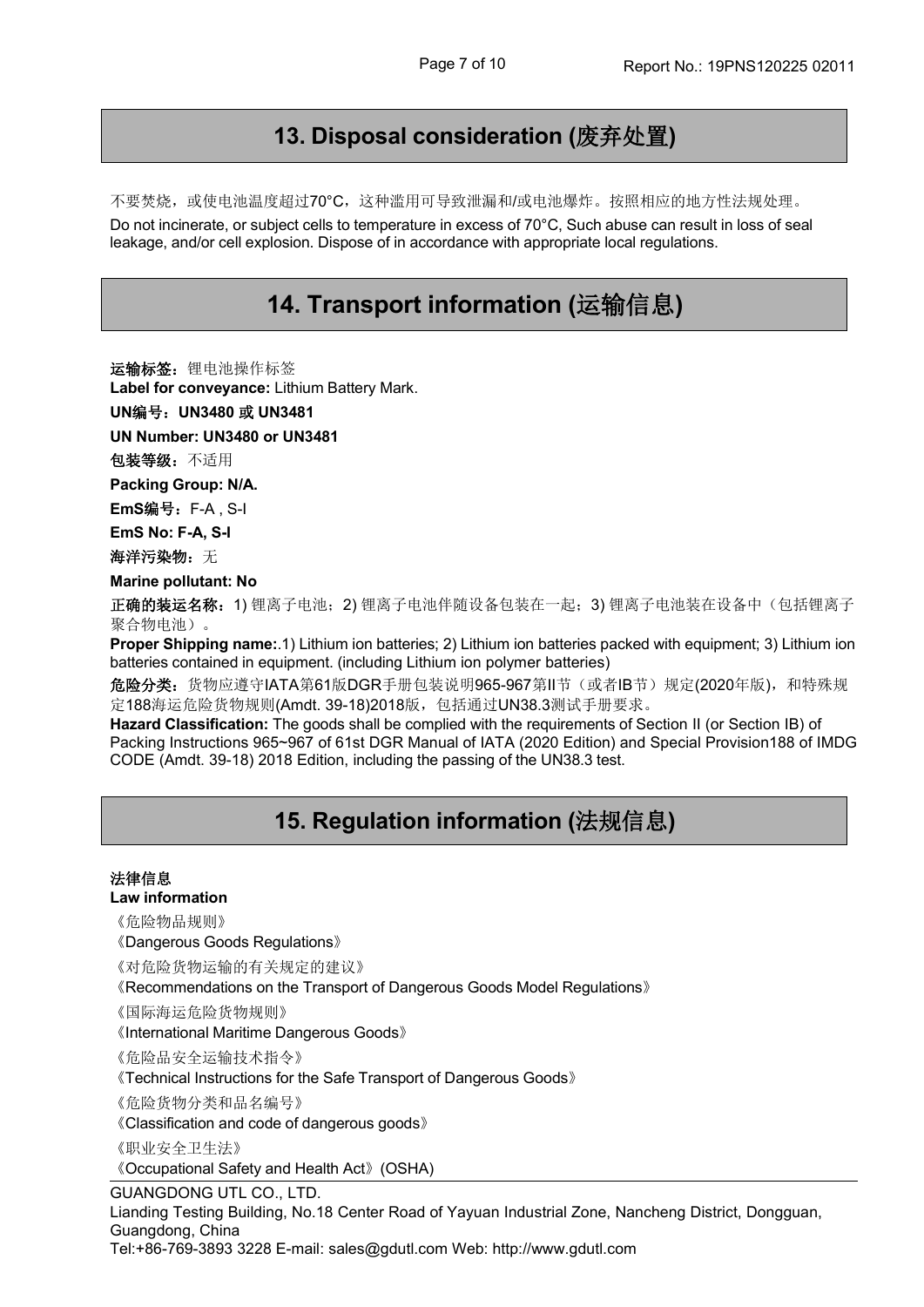《有毒物质控制法》 《Toxic Substance Control Act》(TSCA) 《消费产品安全法》 《Consumer Product Safety Act》(CPSA) 《联邦环境污染控制法》 《Federal Environmental Pollution Control Act》(FEPCA) 《石油污染法案》 《The Oil Pollution Act》(OPA) 《超级基金修正案和再授权法案Ⅲ(302/311/312/313)》 《Superfund Amendments and Reauthorization Act TitleⅢ (302/311/312/313)》(SARA) 《资源保护及恢复法案》 《Resource Conservation and Recovery Act》(RCRA) 《安全饮用水法》 《Safety Drinking Water Act》(CWA) 《加州65提案》 《California Proposition 65》 《美国联邦法规》 《Code of Federal Regulations》(CFR) 根据所有联邦、州和地方法律。 In accordance with all Federal, State and local laws.

## **16. Other information (**其他信息**)**

本文件仅对由委托方惠州市杰优实业有限公司提供的,并由惠州市杰优实业有限公司生产的电池(18650 5200mAh)有效。该电池的成分信息由委托方提供并承诺其完整性和准确性。用户应仔细阅读此文件,并按照正 确的方法使用电池,如因电池使用不当造成的损害或损失,广东联鼎检测科技有限公司(UTL)不承担任何责任。 This file is only effective to the batteries (18650 5200mAh) provided by J&Y TECHNOLOGY CO., LTD. which manufactured by J&Y TECHNOLOGY CO., LTD. The commissioner provides the composition information of batteries, and promises its integrity and accuracy. Users should read this file carefully, and use the batteries in correct method. GUANGDONG UTL CO., LTD. (UTL) doesn't assume responsibility for any damage or loss because of misuse of batteries.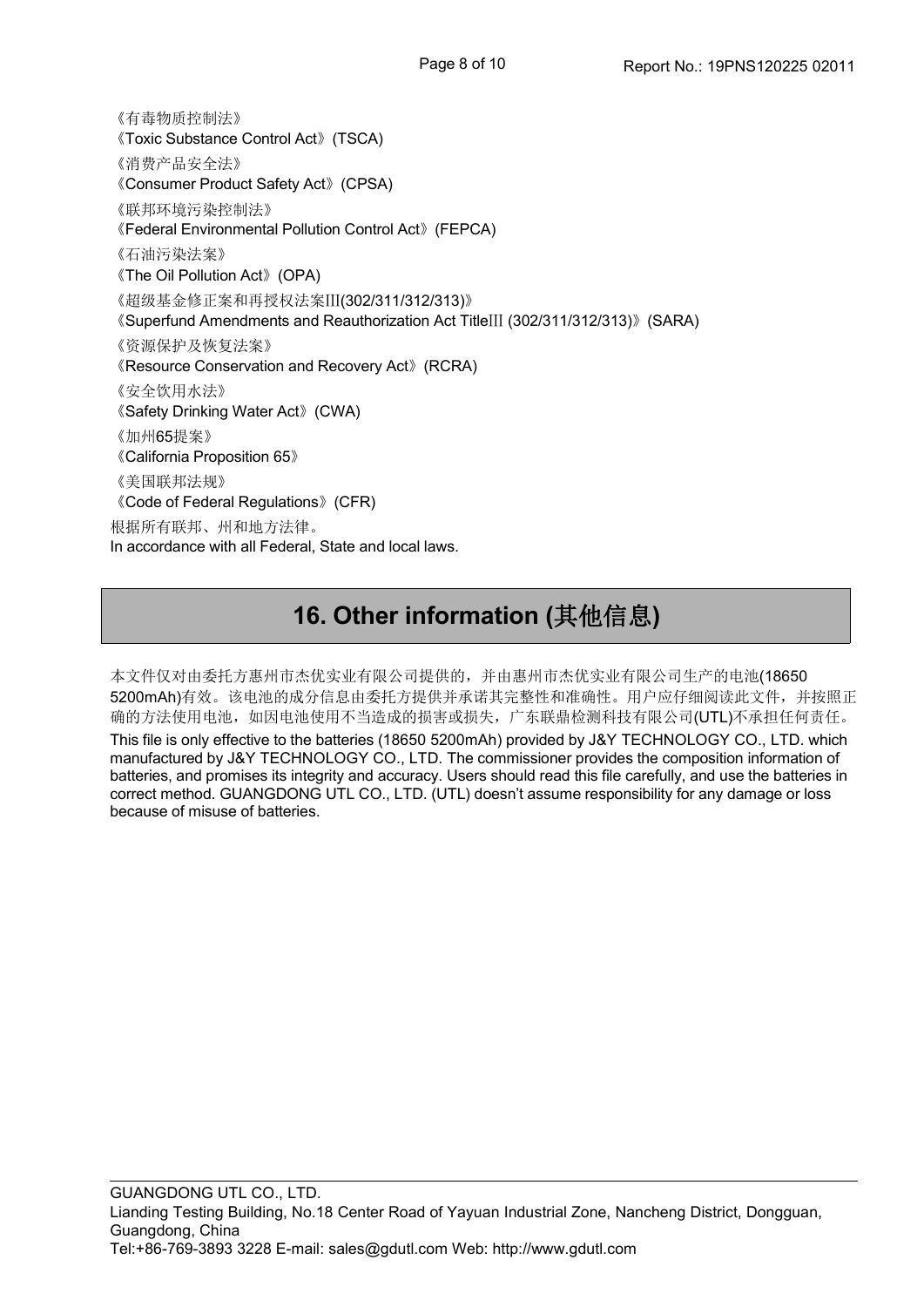*Photos*



Figure 1 Overall view I of battery (外观图I)



Figure 2 Overall view II of battery (外观图II)